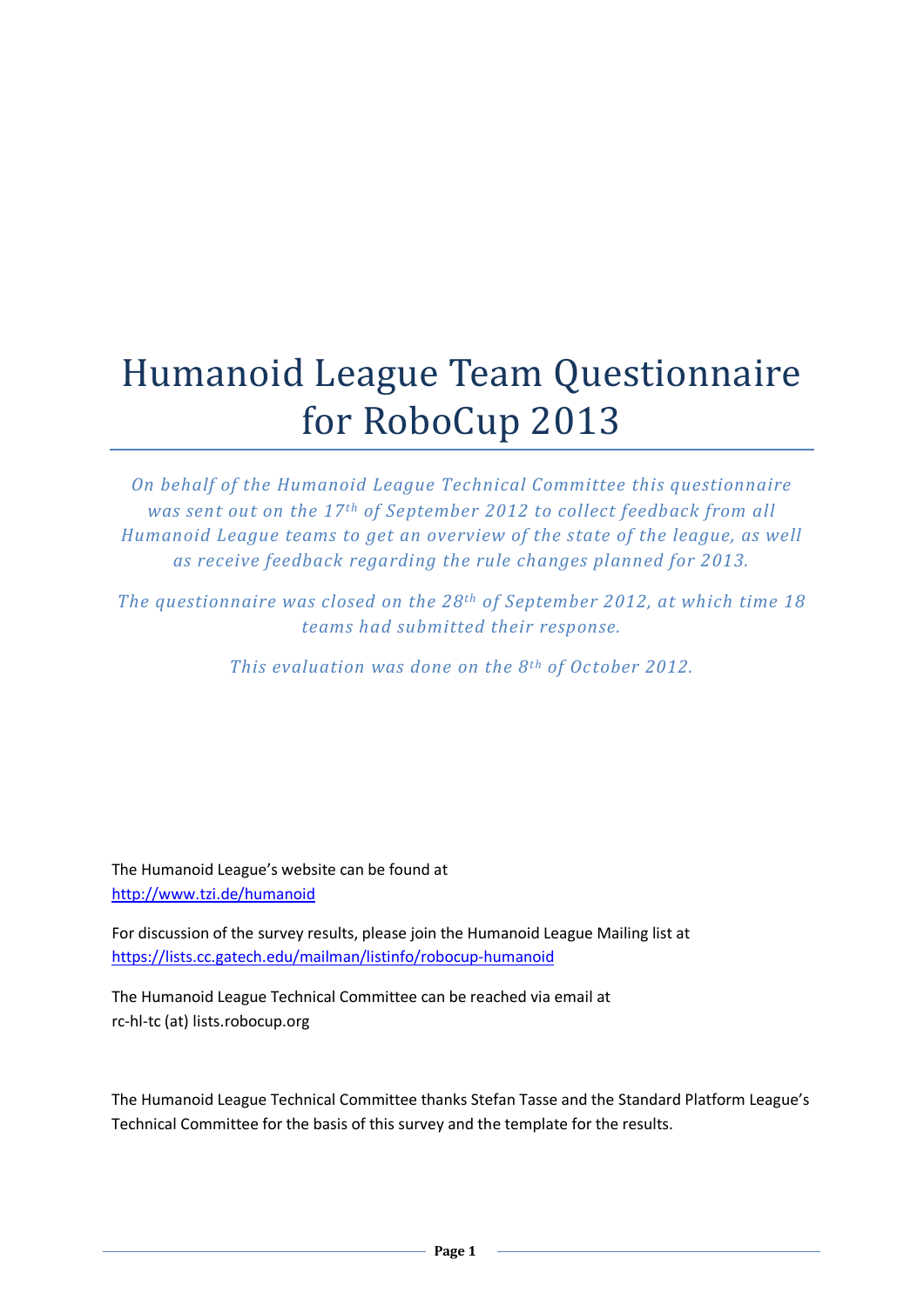## Humanoid League Overview

*The following data is for the teams that have participated in this survey. Based on participation in RoboCup 2012 in México, the majority of Teen and Adult Size teams submitted a response. The number of responding Kid Size teams, however, was less than 50% of RoboCup 2012 participants.*

#### **Which sub-league is your team in?**



### **Which region of the world is your team coming from?**



### **Age of your team / code base in years**

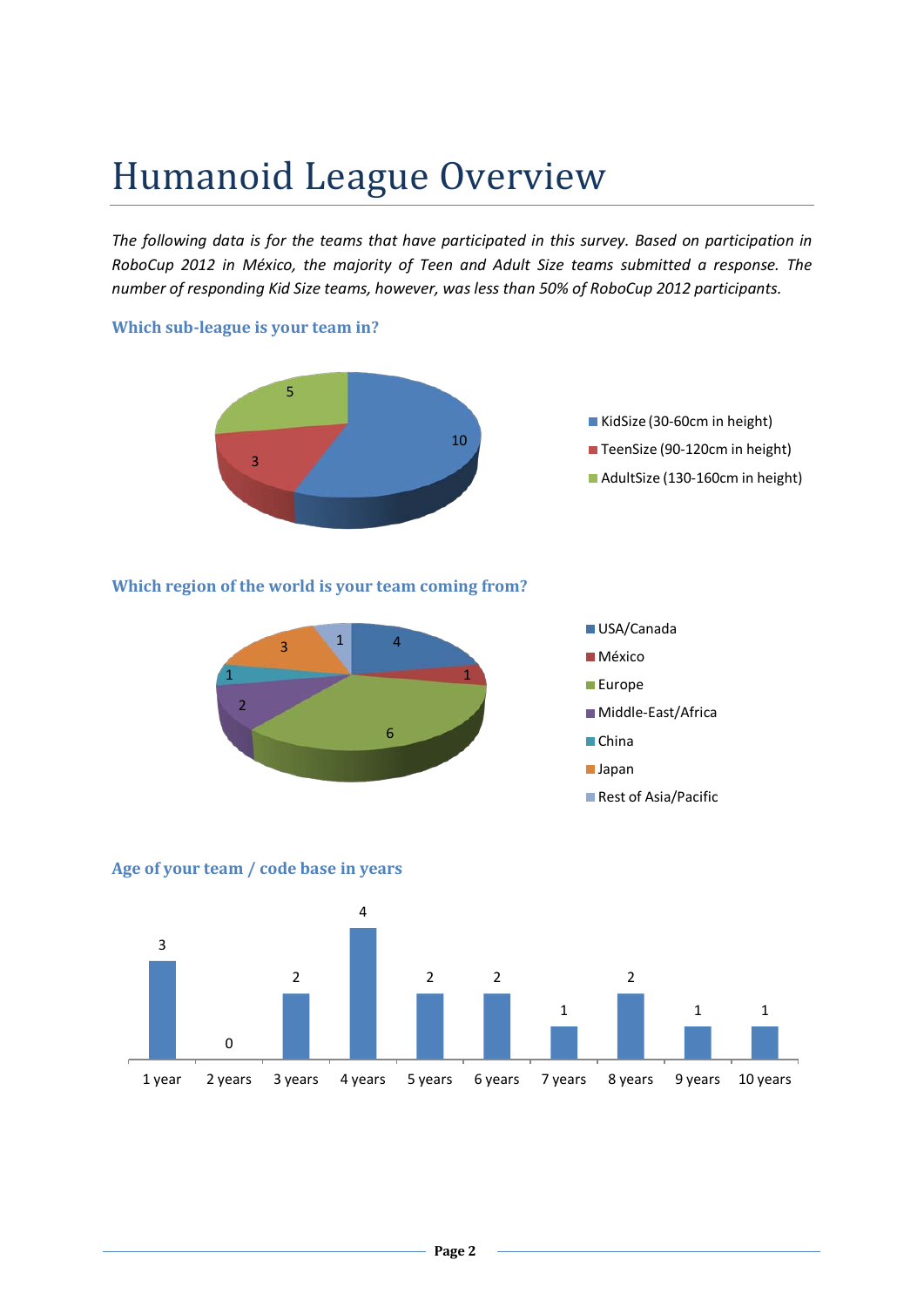## RoboCup Participation

**Does your team intend to participate in the Humanoid League at RoboCup 2013 in Eindhoven, The Netherlands (June 24-30, 2013)?**



**Does your team intend to participate in the Humanoid League at local competitions? If yes, which ones?**



**In how many previous RoboCup competitions (without local ones) did your team participate in the Humanoid League?**



**In approx. how many previous local RoboCup competitions did your team participate in the Humanoid League?**

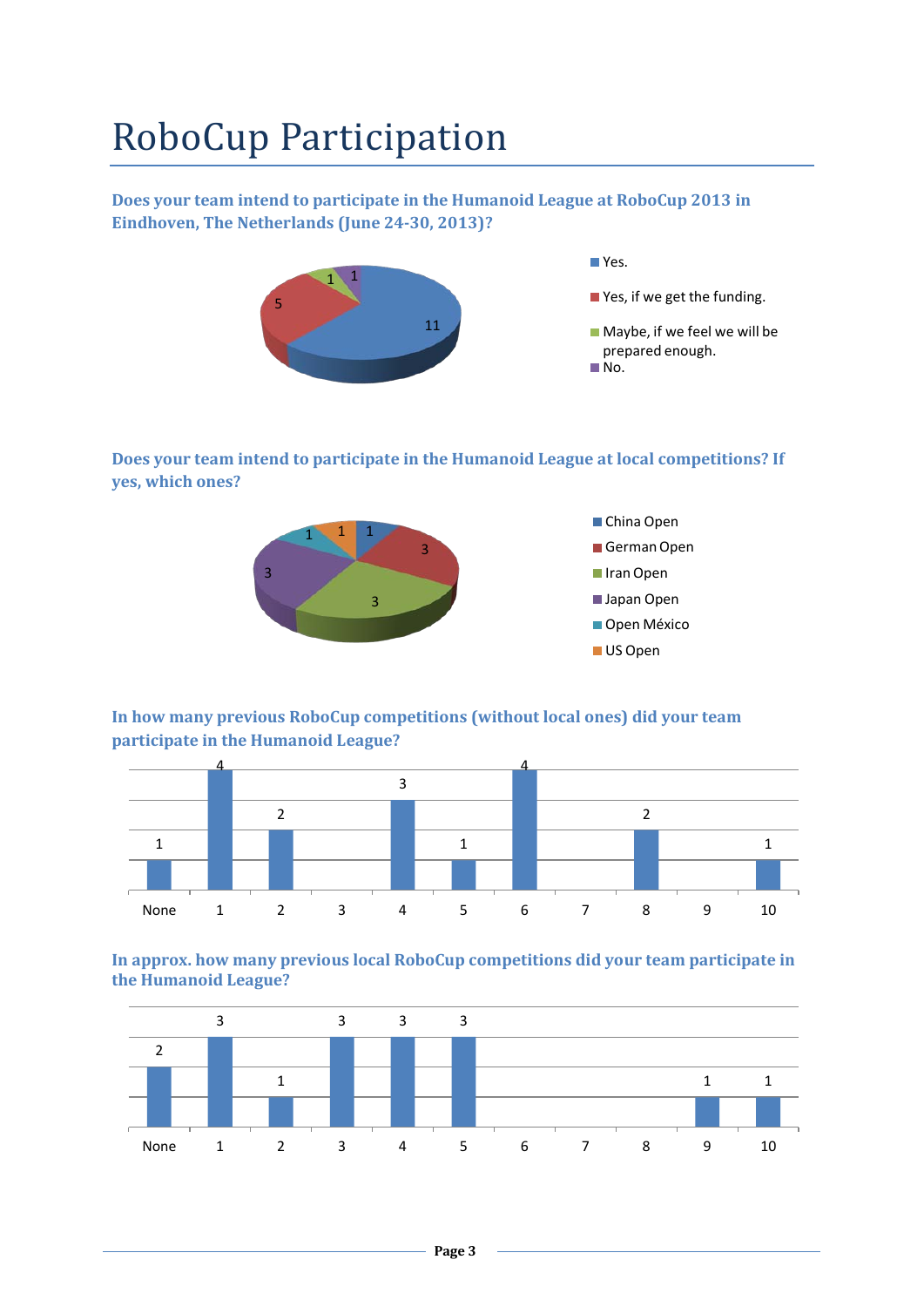## Rule Changes for KidSize

### **Field Size**

During the team leader meeting in Mexico City, playing on TeenSize fields (9x6 meter) was proposed. In an unofficial vote, a significant number of teams showed interest to switch to such a larger field.

### **Are you in favor of switching to a TeenSize field for KidSize?**



### **What field space do you have regularly available at your location?**



- We only have space for a KidSize field.
- We do at most have space for half a KidSize field.
- We only have space available during e.g. semester breaks.
- We have the space for a TeenSize field.

### **Additional Comments**

- We believe that it's not a good idea to switch to TeenSize field for KidSize league, for the following reasons :
	- 1. It will decrease the number of participating teams and by that fewer teams will contribute to the common research goal.
	- 2. We believe that there are a lot of higher priority research goals that still need to be overcome before increasing the field size.
	- 3. Teams like us, lack the physical space to hold a full TeenSize field which will make it difficult to test and develop our robots under "real" field conditions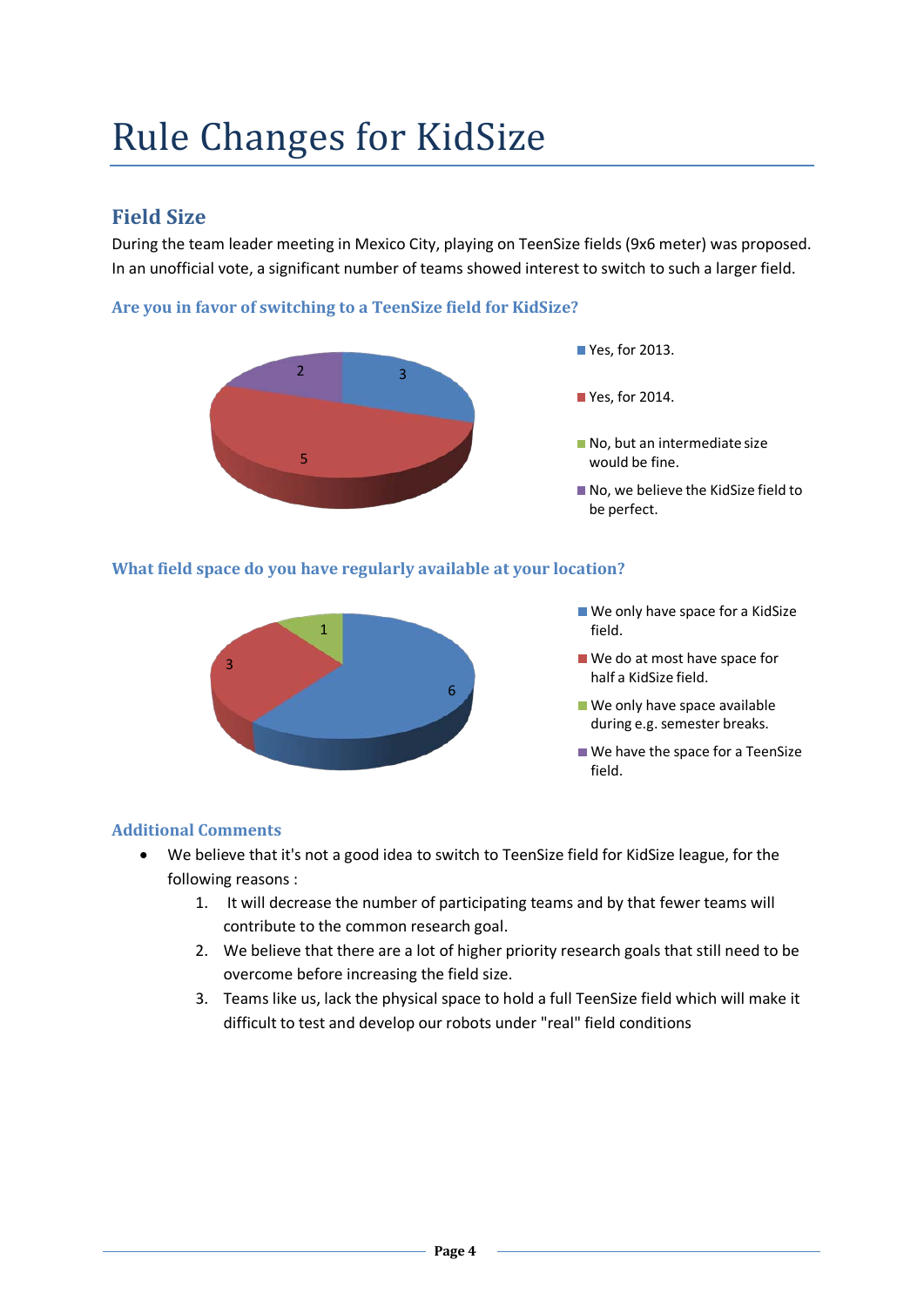### **Adjustments in case of larger fields**

Due to space and financial constraints, larger fields for the KidSize may mean to have fewer fields. Assuming KidSize will play on TeenSize fields in 2013 and the number of fields will be less, what possible options can you envision on how to deal with this situation effectively?

### **Decrease number of qualified teams.**

Decreasing the maximum number of qualified teams (from currently at most 24) means that less games will have to be played and thus fewer fields may be sufficient.



#### **Remove Round Robin 2**

Removing Round Robin 2 and changing Round Robin 1 for fewer teams to advance (i.e. more teams are out after the first round) means that less games will have to be played and thus fewer fields may be sufficient.



#### **Start games on 2nd setup day**

Starting with a pre-round robin / qualification round on the second setup day could spread the number of games over an additional half or full day, or this new round could be used to reduce the number of subsequent games by advancing fewer teams.

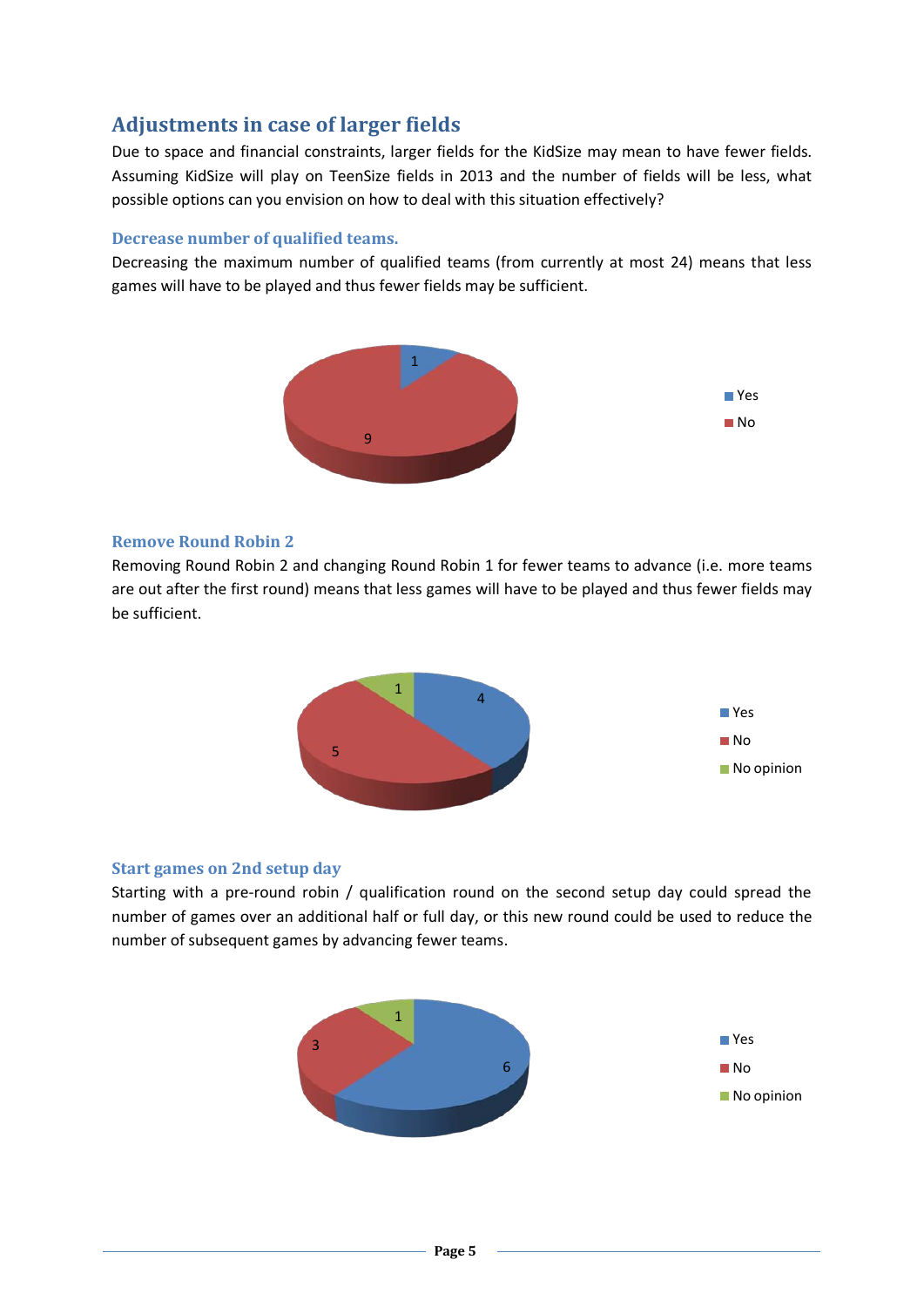### **Team Size**

In the team leader meeting at RoboCup 2012 in México, a majority of teams expressed their interest in playing 4vs4 games. As the vote was unofficial and combined with the field size increase, we would like to ask your opinion again.

### **How many players should there be per team?**



#### **Additional Comments**

• Increasing the number of robots will make the competition more expensive, especially if you have to take into account extra spare robots and parts. In the current KSL field size the field will be too cluttered with robots making the game less entertaining.

### **Ball color**

In the RoboCup 2012 team leader meetings, a majority of votes was cast to use identical goals, similar to the SPL. Changing the setup of the goals may be an opportunity to also change the ball color.

#### **Should the ball color be changed?**

More than one option was selectable, so percentages may add up to more than 100%.



- No, keep the current ball (orange tennis ball).
- Switch to a red tennis ball.
- Switch to a yellow tennis ball (if goals are not yellow).
- Switch to a yellow tennis ball (even if goals are yellow)
- Switch to a black/white ball (i.e. like a "real" soccer ball)

### **Additional Comments**

• No matter what will be decided, teams should have the option to purchase the official ball from a supplier.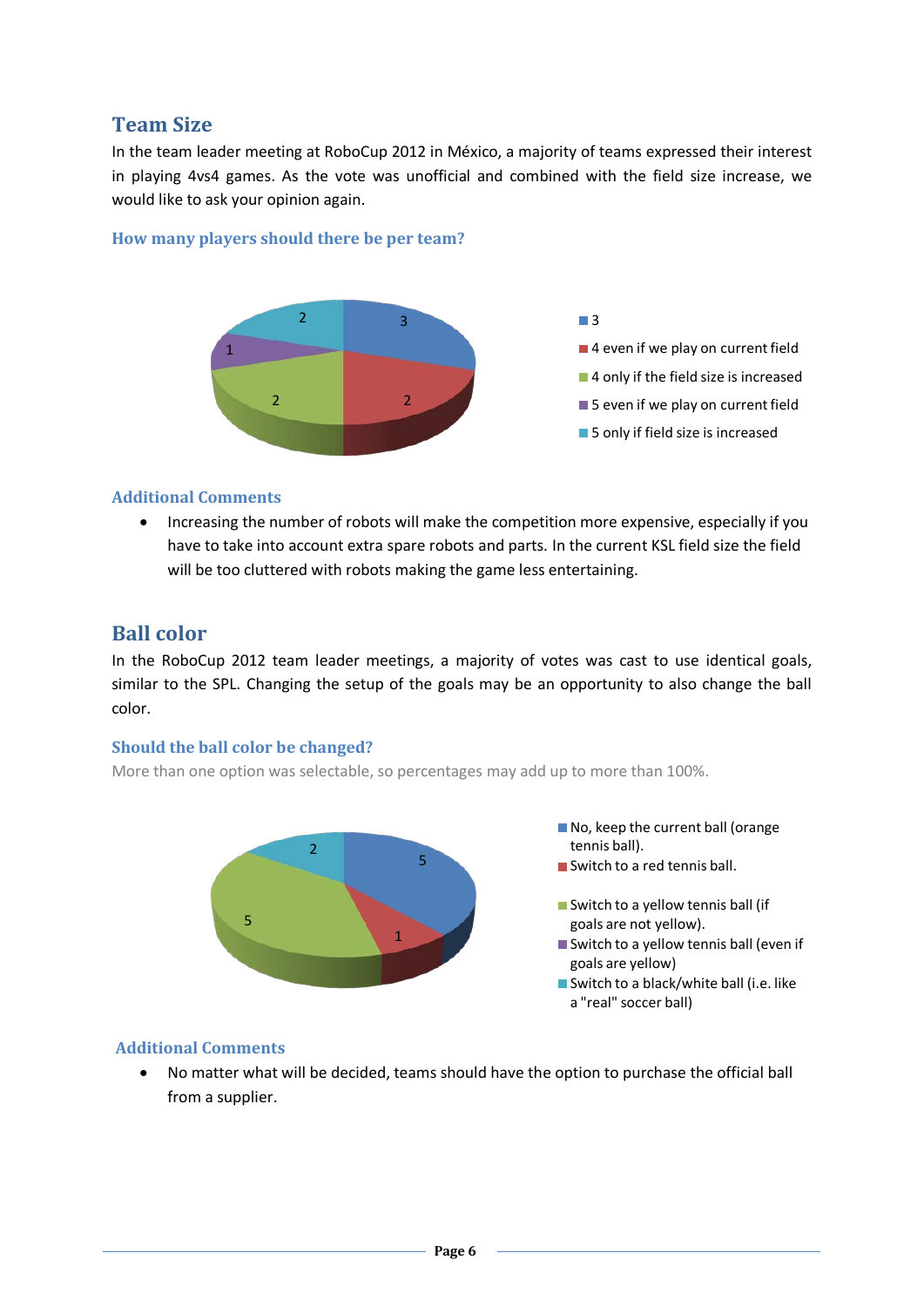# Rule Changes (Kid, Teen and Adult Size)

### **Goal Color**

In the team leader meeting, a change from blue/yellow goals was decided. The new goals will be of uniform/solid colors and both goals will be identical.

### **What goal color do you feel is best suited for the league at this time?**

More than one option was selectable, so percentages may add up to more than 100%.



### **Additional Comments**

- We think that no matter what, it is important to keep the color of the goals different from the color of the ball and the robot team color tags.
- We think that blue is the best choice for goal color so that the KidSize ball can be yellow and the goal posts still have a distinctive color.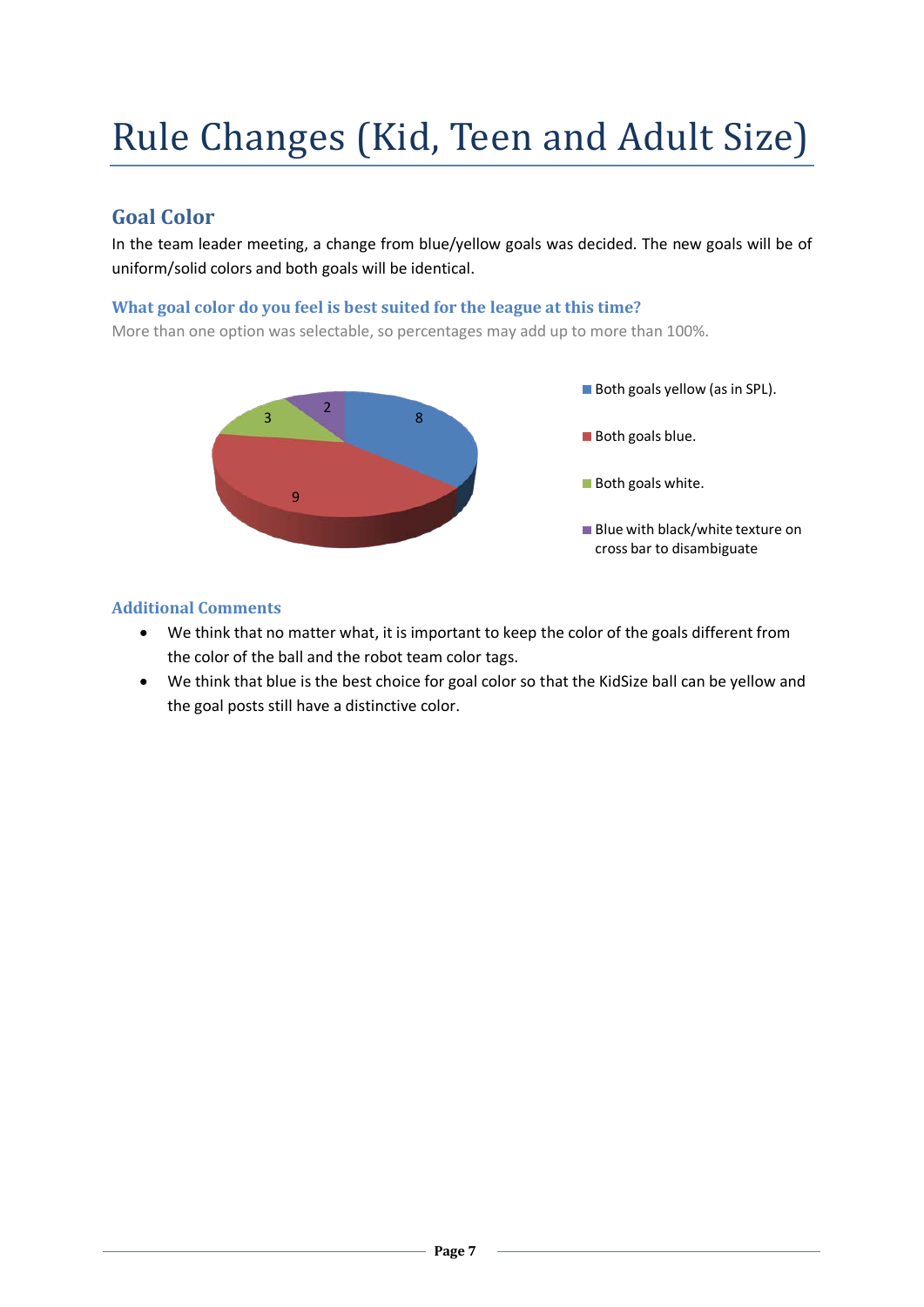### **Technical Challenges**

### **Open Challenge**

Would you consider an "Open Challenge" (similar to the SPL)? Keep in mind that this kind of challenge is more difficult to schedule as it could not run in parallel but must be held sequentially (possibly over the course of multiple days) to allow the other teams to observe.



### **Additional Comments**

• As typically only a low number of participants compete in the Technical Challenge and only rarely complete one, we think that the choice of 3 challenges out of 4 is beneficial.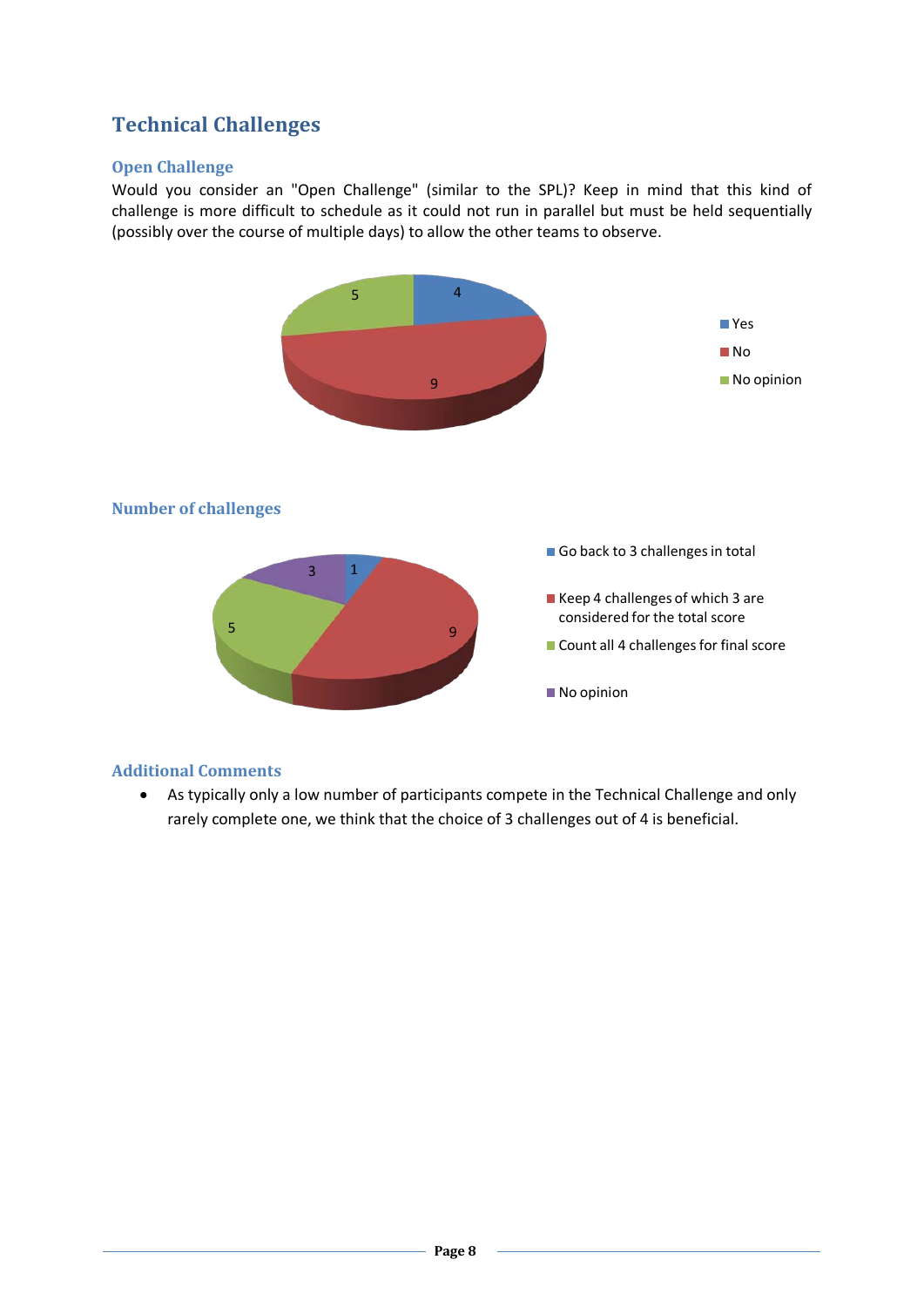### **Other rule changes**

### **Game Stuck**

Rule 8.3.1 describes the game stuck situation, where the game will restart with a dropped ball "if there is no progress of the game for 30s".



### **Pushing**

The rules prohibit aggressive play and pushing, however due to ambiguity this often is not enforced by the referees at the moment.



- Keep pushing rules as they are.
- $\blacksquare$  Keep pushing rules as they are but train referees to recognize pushing better and more consistently.
- Add better definition of what constitutes pushing (please add your suggestion in comment section below). No opinion

### **Additional Comments**

- Pushing should be punished more consequently to avoid robot damage and to improve the collision avoidance algorithms of all teams.
- Pushing is the movement through another Robot if the robot is not on its way directly towards the ball. The only case where it is ok to "touch" is if the val is between the robots.
- Pushing could be defined:
	- o to only apply to robots which are not the two (one per team) closest to the ball or
	- o as pushing another robot from behind
- Direct or indirect ( through ball ) contact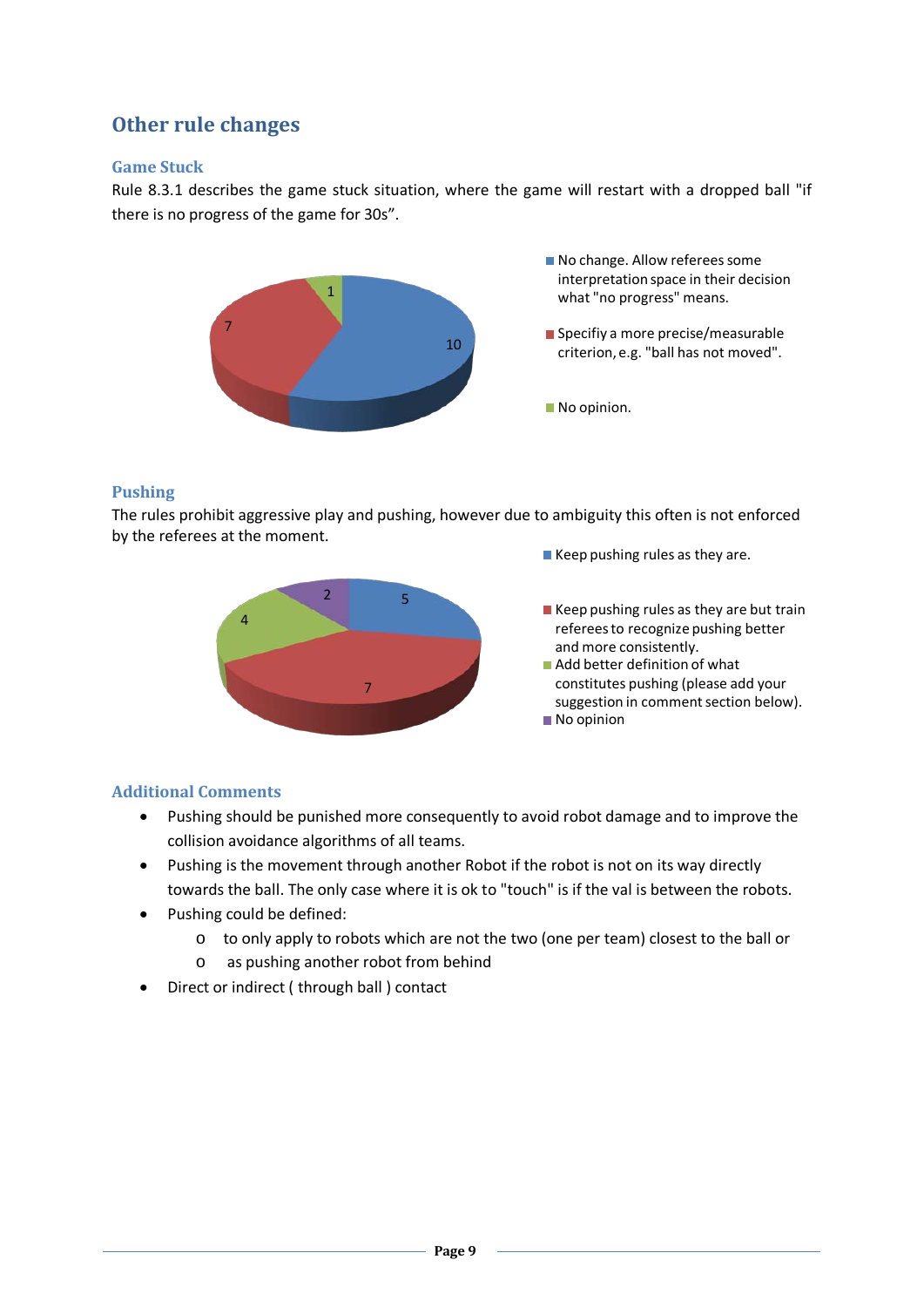## Game Controller

### **Does your team use the GameController for ready/set/play commands?**



### **Do your robots react on the penalty information sent by the GameController?**



### **Additional Comments**

• We wish our robots were allowed to leave the field autonomously when penalized.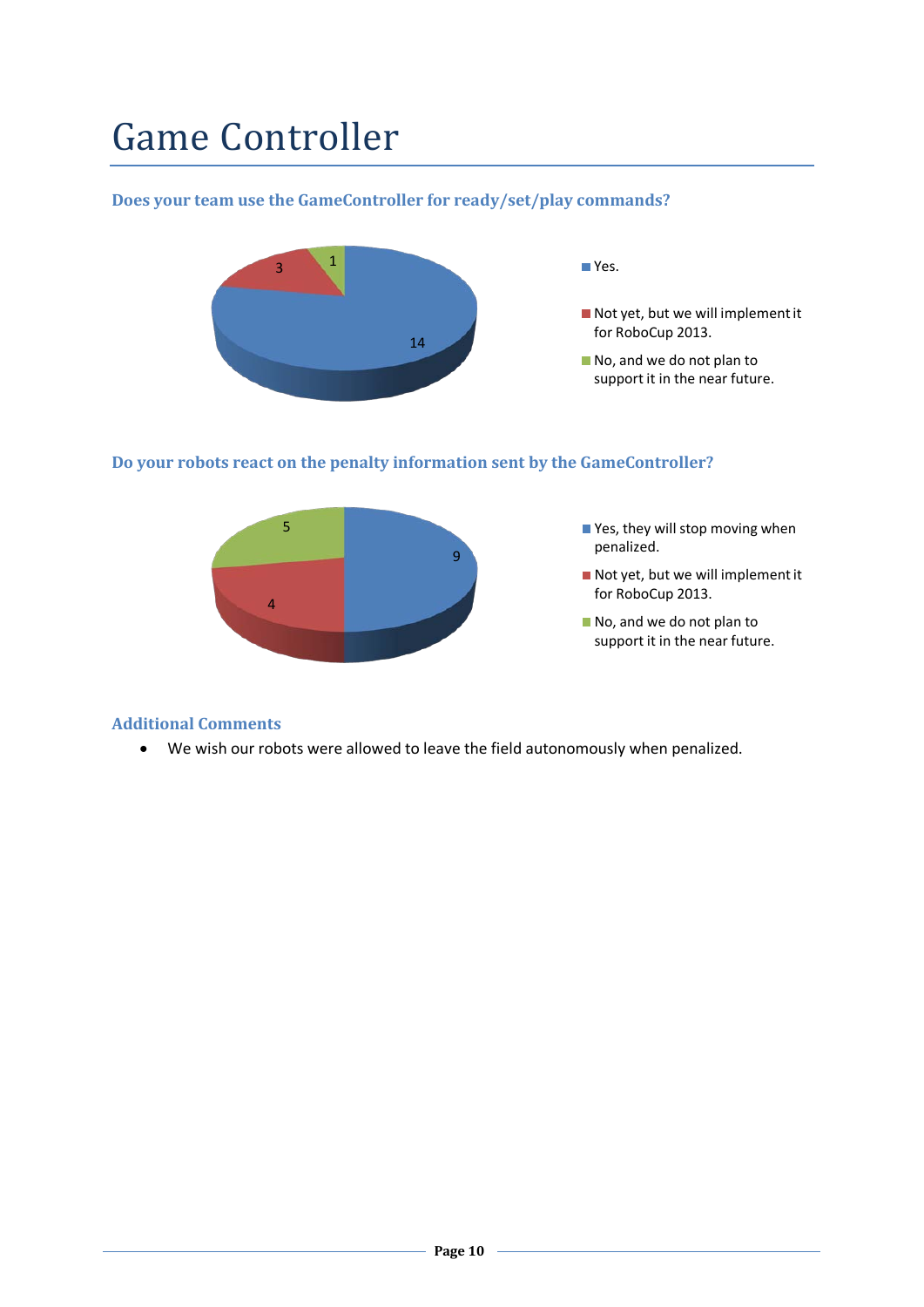## Wireless

The WiFi quality at RoboCup events is a constant cause of problems. In order to mitigate the problems, several approaches are possible and the Technical Committee would like to get an idea of the support of the teams and their hardware.



### **What WiFi features and protocols do your robots support?**

**Would it be possible (e.g. by updating your software) to support WEP or hidden ESSID in your robots?**



Yes, already does, or easy to do

■ Yes, but this would require a bit of work or modifications of the robot.

No, this change is technically not possible without doing major modifications to our robots.

**Would it be possible (e.g. by using or replacing a WiFi USB dongle) to support additional 802.11 standards in your robots?**



Yes

■ Yes, but this would require a bit of work or modifications of the robot

No, this change is technically not possible without doing major modifications to our robots.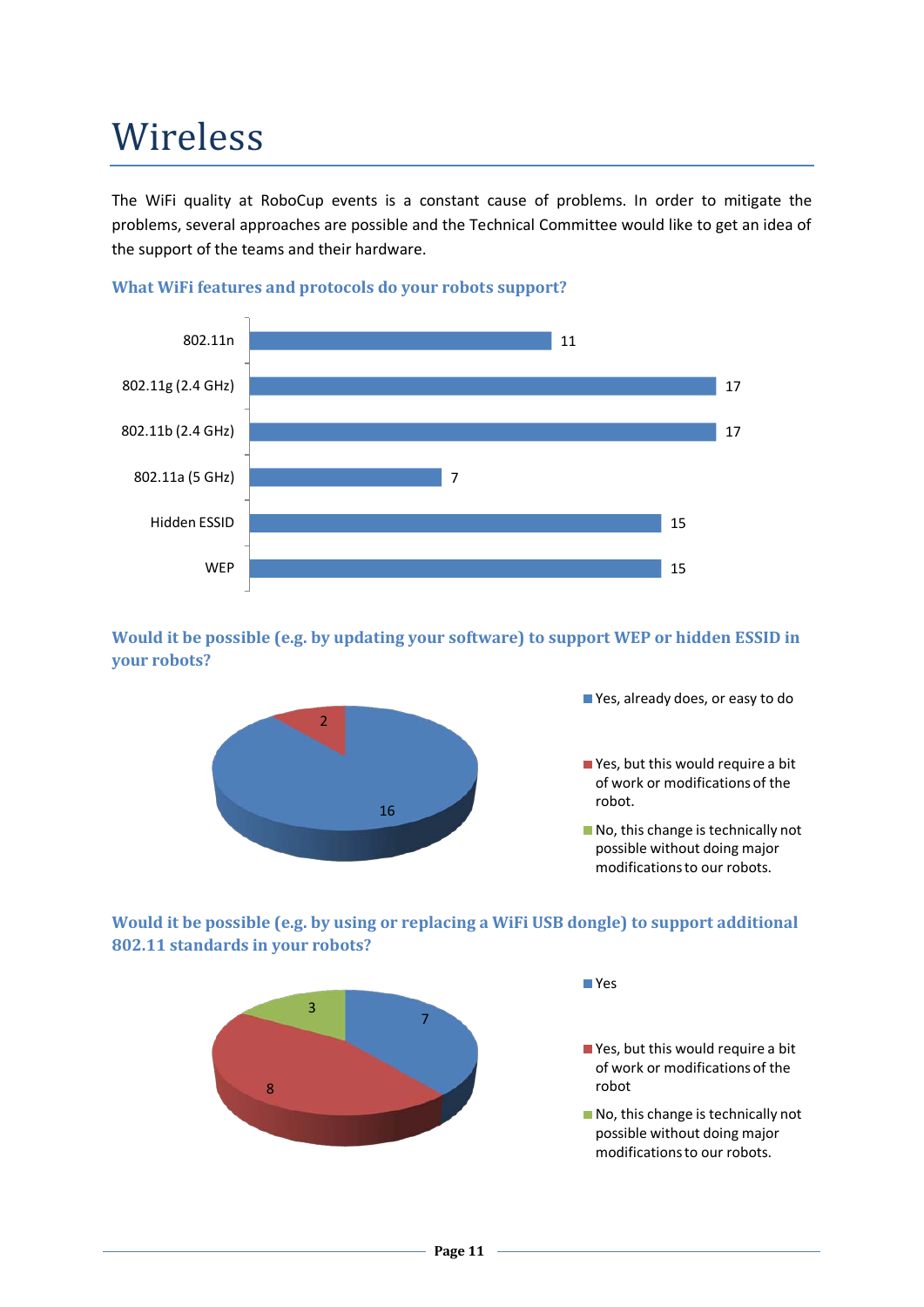### **Securing WiFi access**

To minimize interference during games, we may want to protect the access points for the fields to e.g. prevent the phones of spectators to accidentally connect.

More than one option was selectable, so percentages may add up to more than 100%.



#### **Additional Comments**

• We prefer to stick with an unencrypted connection, because it would complicate the configuration of robots and it would most probably not solve the issues with the wireless communication.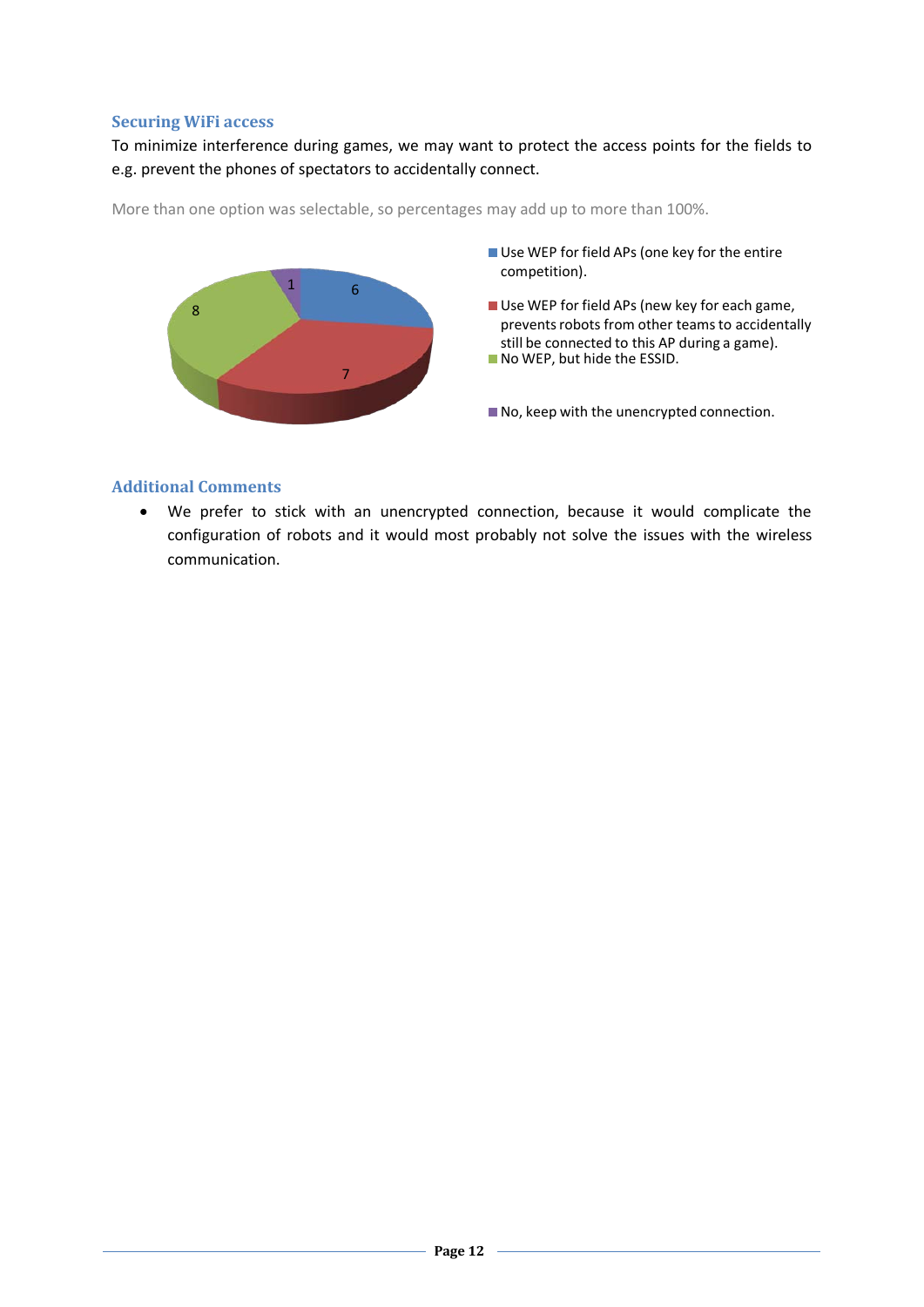### Source Code Release

### **Does your team currently release its code?**



### **Should the release of source code be mandatory for ALL teams (excluding behavior and parameters)?**



### **Should the release of source code be mandatory for the TOP teams (excluding behavior and parameters)?**



Other: The release of source code should not be mandatory for any team, but it should be provided 'as is' upon request of another team.

### **Additional Comment**

• As long as RoboCup is focused on a common goal (winning against a human team), we think that mandatory code release would be beneficial for the entire league.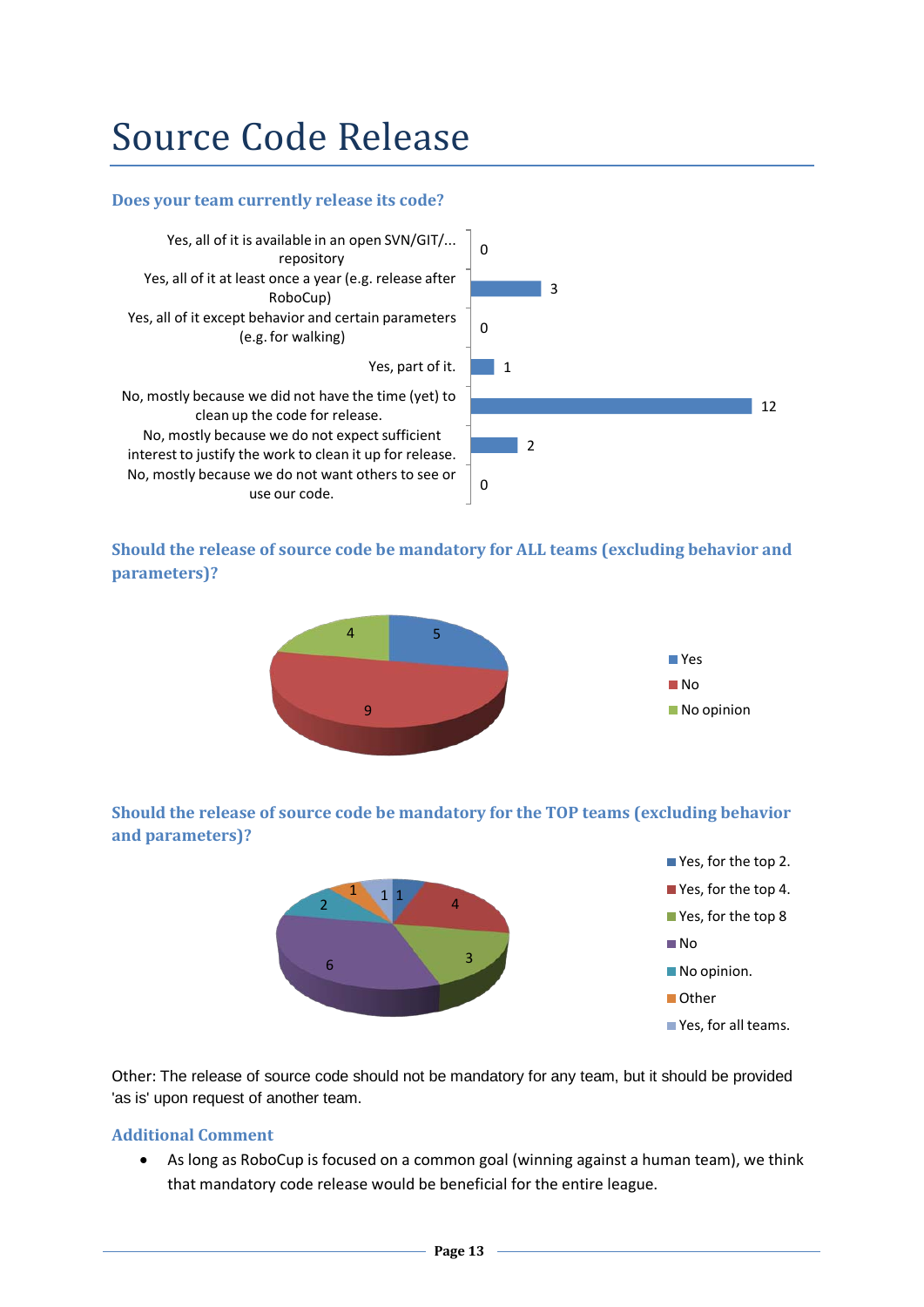### **Does your team currently use code released from other teams?**



■ Yes, but only framework or infrastructure code.

No, we use only our own code

- Yes, including cognition or motion control code, but this is still a small fraction of our whole code.
- Yes, including cognition or motion control code, and it is a significant part of our current code.
- Yes, our current code is mostly based on other's published code, which we use as a starting point for our own research

**Should there be rules against teams which participate using "mostly" code from other teams?**



- All usage of published code should be allowed without any restriction (as long as it complies to the terms and conditions of the publisher). This enforces enough progress that previous year's winner-code will be beaten by most teams.
- Teams using other's code at RoboCup should be required to conclusively show their own contribution to get qualified for the next RoboCup.
- **Exence we below teams which want to use other's code** should be required to conclusively show their own contribution BEFORE they are qualified for participation at a RoboCup.
- All teams should be required to hand in their code to verify the originality of at least a certain amount of their source code.

No opinion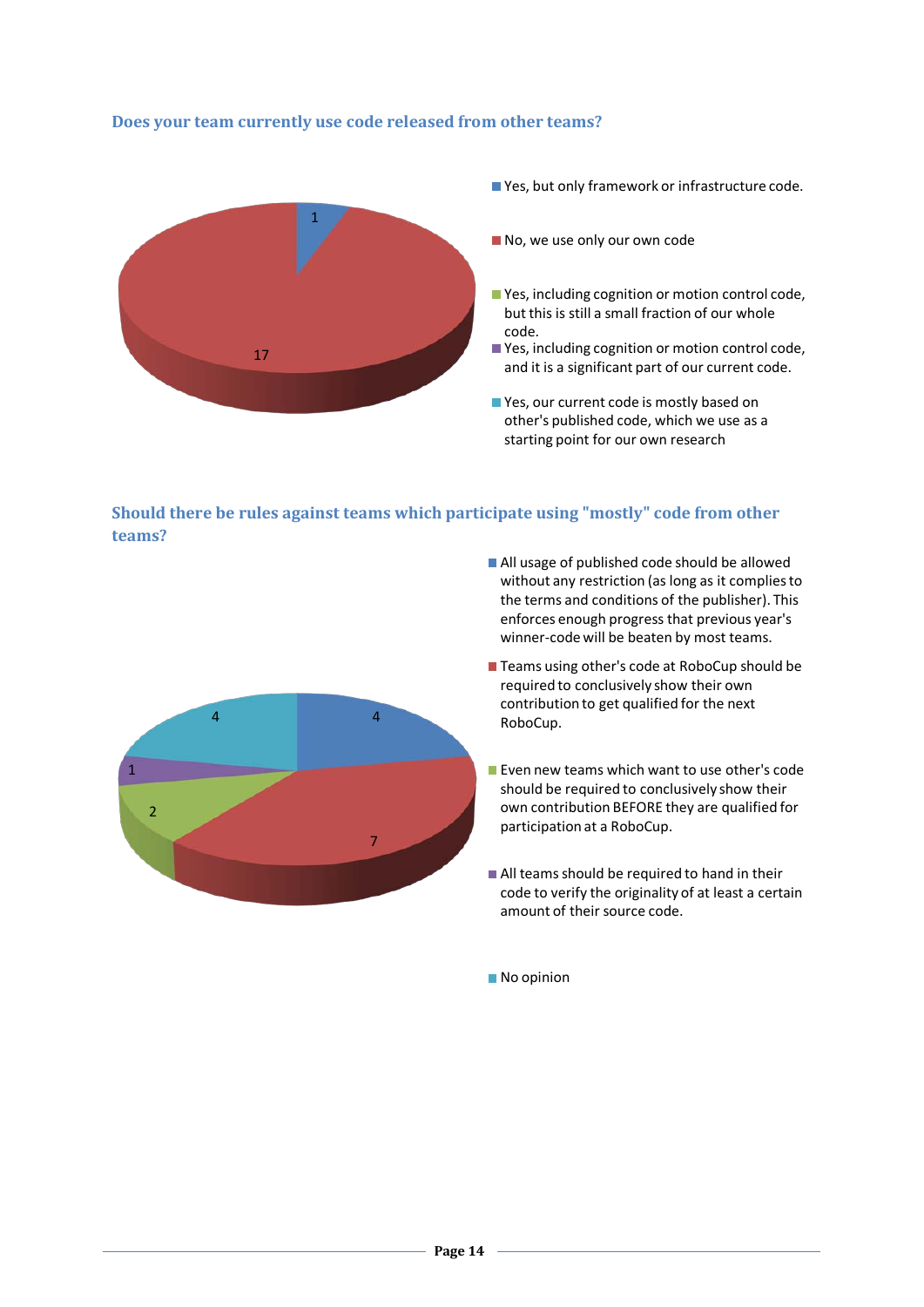## Software Framework

### **Would you like a standard robot software framework for the Humanoid League to support the exchange of software between teams?**



Yes, but strictly optional and volountary.

ROS (Robot Operating Framework)

#### **Which software framework are you currently using?**



#### Other:

- 95% Own, 5% German Team
- RoboFrame developed by us, available on request and used by a few teams in other leagues
- Robotis Darwin-OP framework

#### **Additional Comment**

• Although we are still using RoboFrame for legacy reasons, we would advise to make ROS the standard framework, because this is what we are using for all other projects at our group.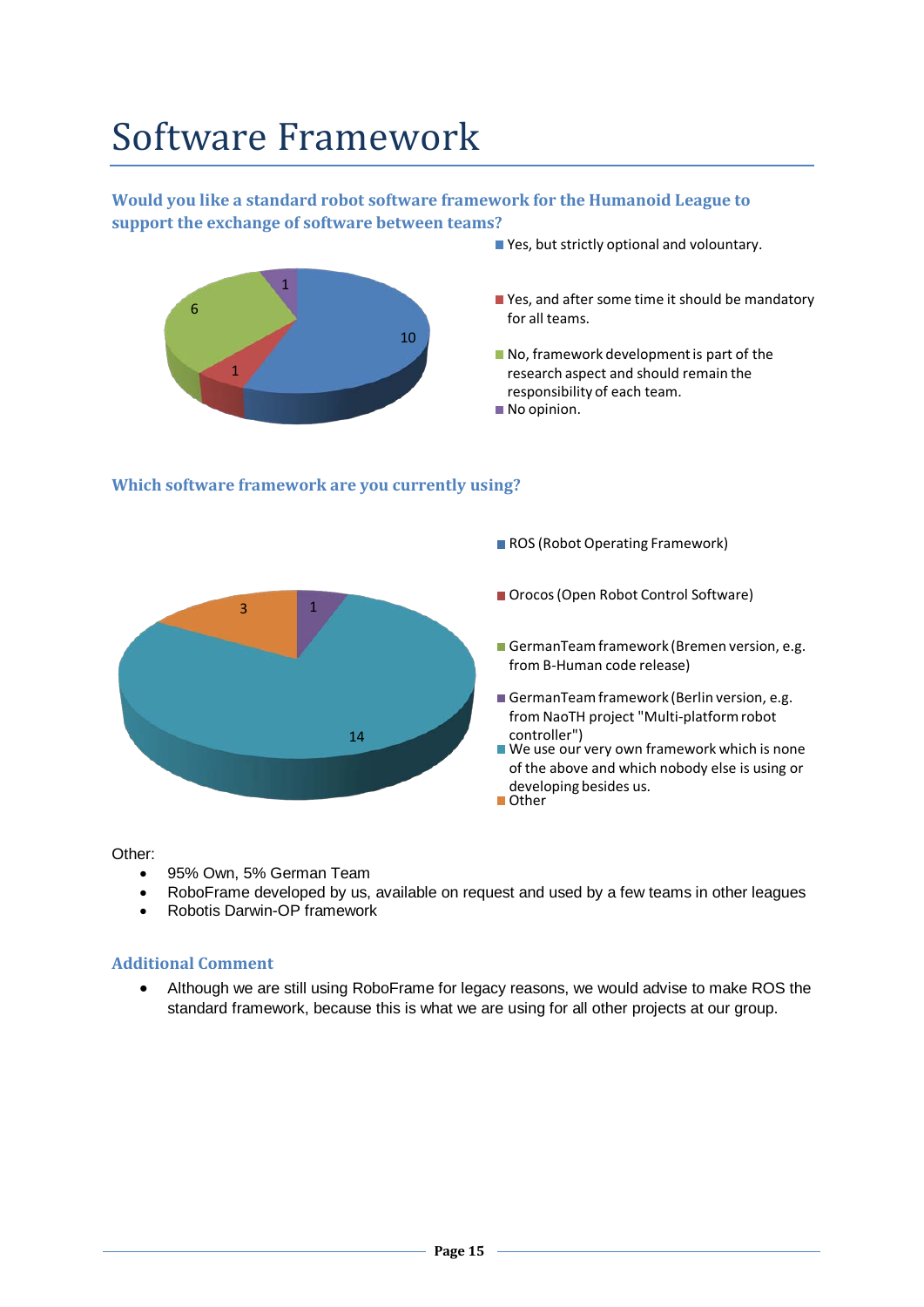## Software Development Environment

### **What language(s) is your robot software written in?**

More than one option was selectable, so percentages may add up to more than 100%.



### **What simulator do you use?**

More than one option was selectable, so percentages may add up to more than 100%.





- Matlab/Simulink
- V-REP
- Custom
- **Other**

### Other:

• Gazebo (regular non-ROS)

### **What operating system runs on your robots?**



- **Linux (or Linux-derivative, e.g.** OpenEmbedded, Debian/Ubuntu/Linaro, etc) ■ Android
- Windows<sub>7</sub>
- Windows XP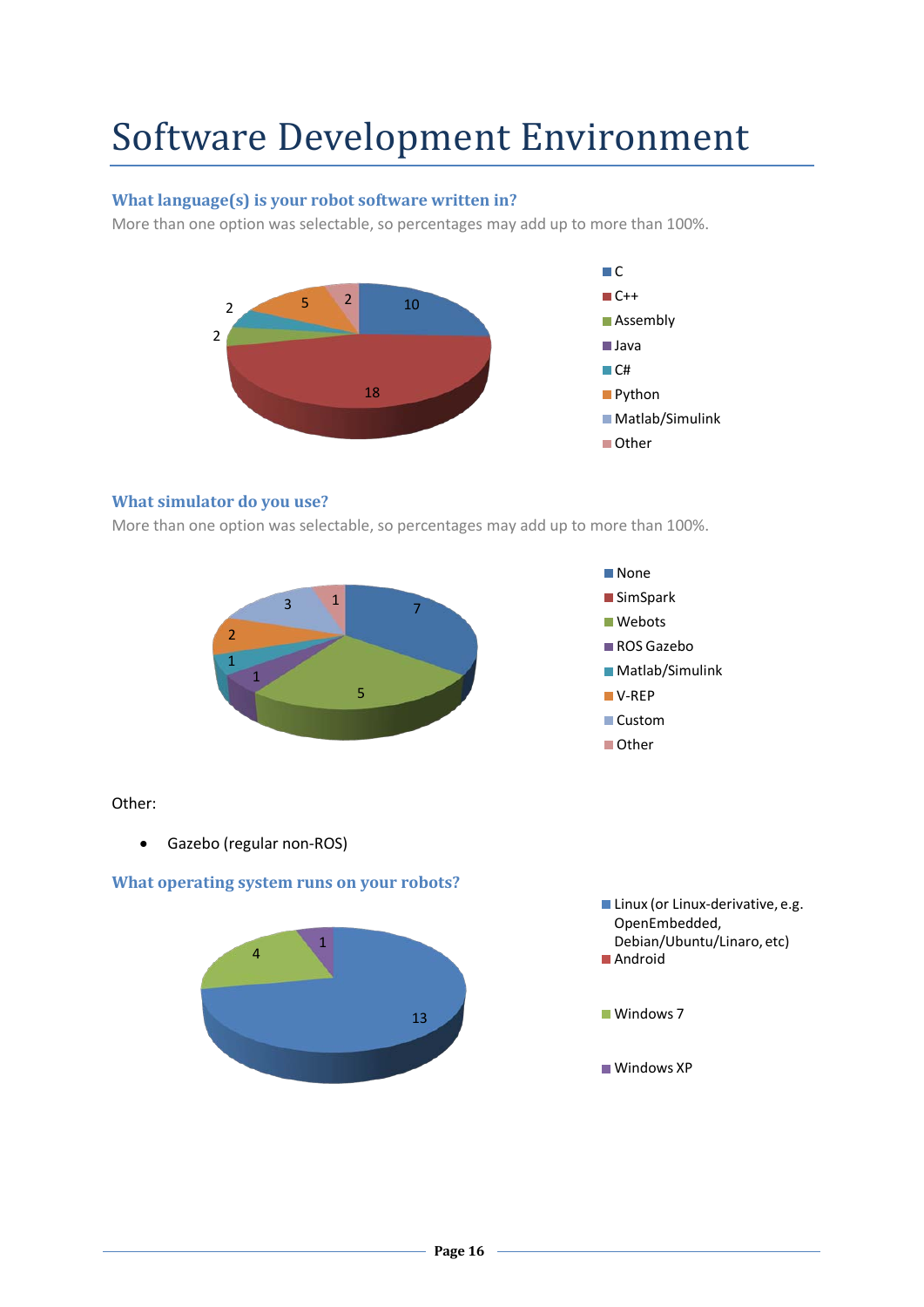### Hardware - Processors

### **Which microcontrollers/processors are used in your robot?**



Other: Blackfin, Intel Core Solo, Intel Core Duo, Renesas SuperH, SH2

#### **How many cores does your robot's CPU have?**



### **What is your robot's CPU clock speed in GHz**



Average: 1.5 GHz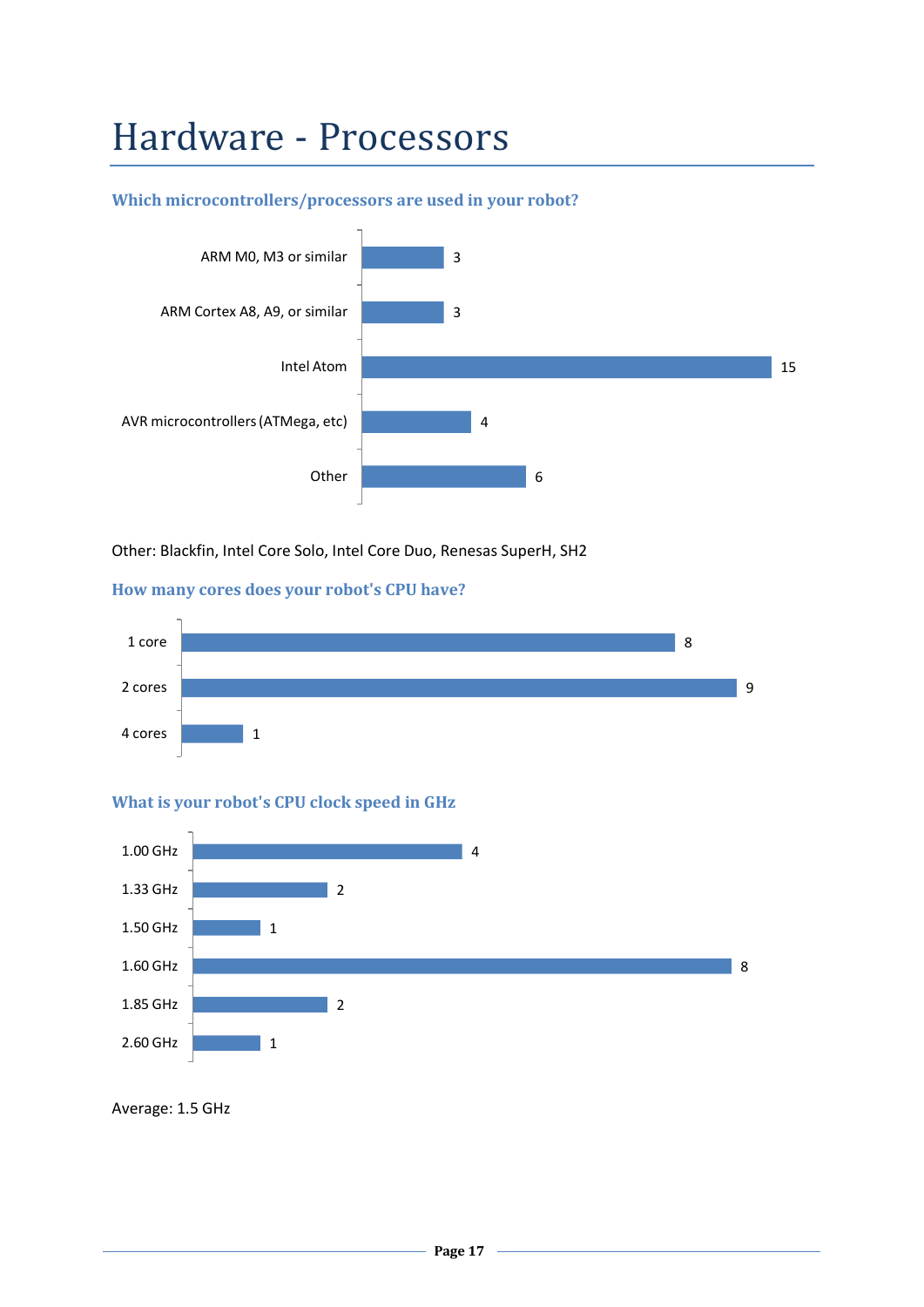## Hardware – Sensors

### **How many cameras does your robot have?**



### **What kind of inertial measurement sensors does your robot have?**



### **Does your robot use a magnetometer (e.g. as part of an IMU) or a compass?**